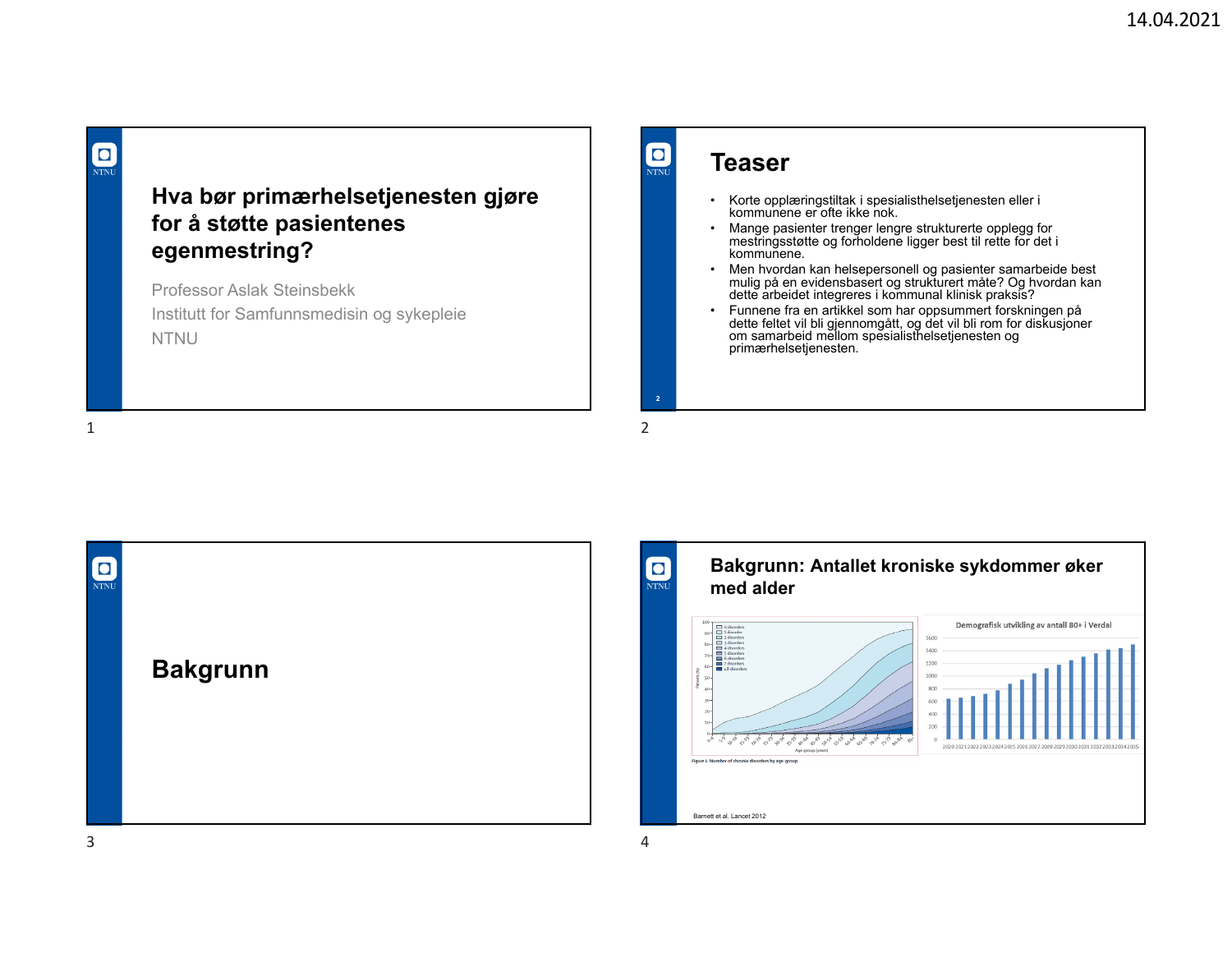





# **Self-management support (SMS)**

- • Definition SMS (støtte til egenmestring)
	- 1. A portfolio of techniques and tools that help patients choose healthy behaviours, and
	- 2. a fundamental transformation of the patient-professional relationship into a collaborative partnership
- Objective is to change behaviour within a collaborative arrangement to produce sustainable effects.
	- Increasing patients' skills and confidence in managing their disease state,
	- through regular **assessment** of progress and problems, **goal setting**, and **problem-solving** support
- Bodenheimer T, Wagner E, Grumbach K. Improving Primary Care for Patients With Chronic Illness.<br>The Journal of the American Medical Association. 2002a; 288(14):1775–9. <u>https://doi.org/10.1001/jama.288.14.1775</u>

**8**

**O**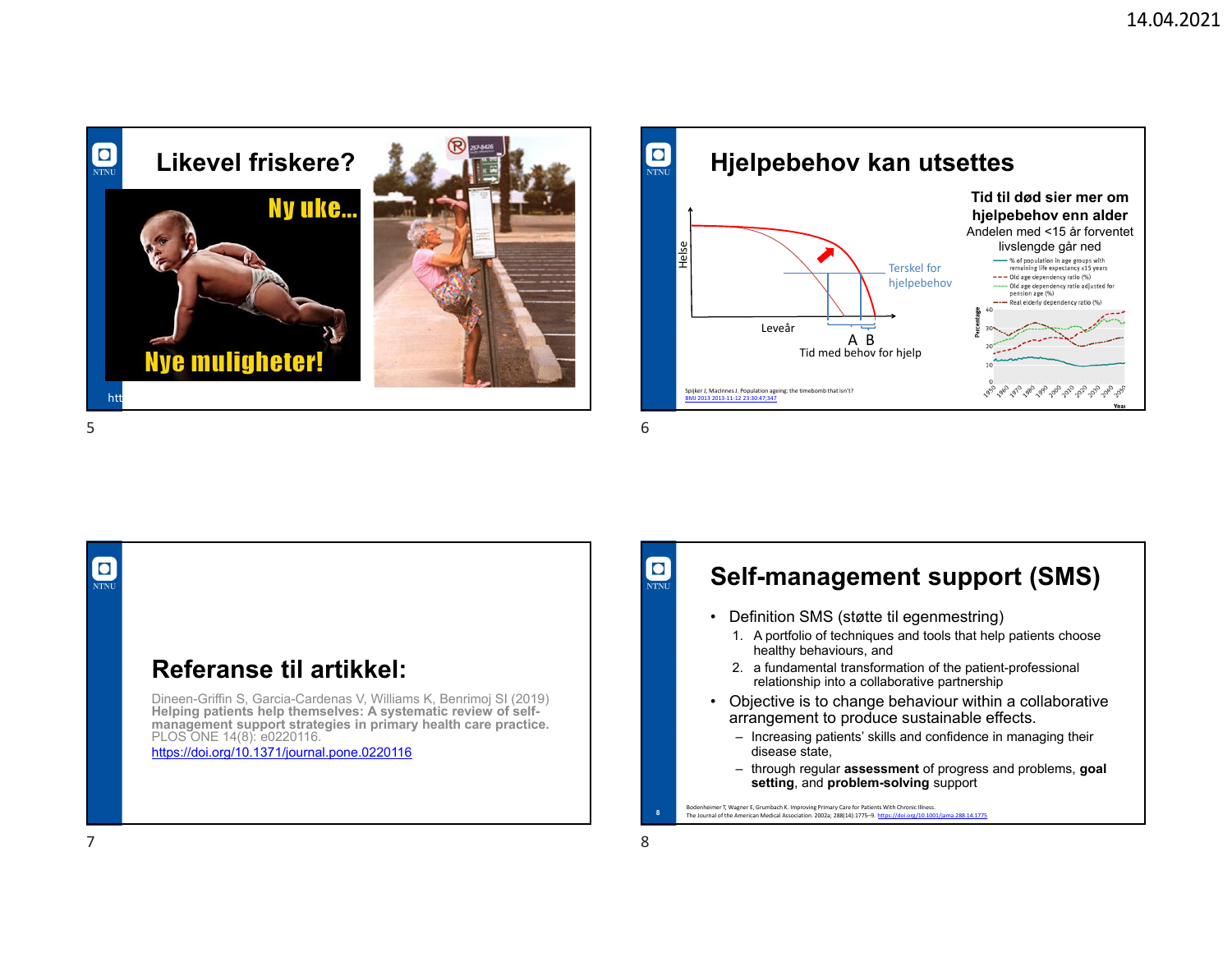### **Generic self-management skills**

- Lorig & Holman:
	- 1. Problem-solving
	- 2. Decision making;
	- 3. Resource utilization;
	- 4. Forming a patient-health care provider partnership;
	- 5. Taking action.
- Acquisition of these skills leads to increased selfefficacy. Self-efficacy refers
- to beliefs in one's capabilities to execute a behaviour or course of action necessary to reach a desired goal

 $\bullet$ 

O NTNU



9 to 10  $\,$  10  $\,$  10  $\,$  10  $\,$  10  $\,$  10  $\,$  10  $\,$  10  $\,$  10  $\,$  10  $\,$  10  $\,$  10  $\,$  10  $\,$  10  $\,$  10  $\,$  10  $\,$  10  $\,$  10  $\,$  10  $\,$  10  $\,$  10  $\,$  10  $\,$  10  $\,$  10  $\,$  10  $\,$  10  $\,$  10  $\,$ 

 $\blacksquare$ 

**NTNU** 

#### **11Mål artikkelen**• To summarize the evidence of effectiveness for SMS interventions • **delivered face-to-face**  • **in primary care practice,**  • and identify evidence-based strategies with active **components facilitating positive** clinical and humanistic patient **outcomes**. • *(kun voksne, individuell-ikke gruppe, bare profesjonelle-ikke brukere, sammenlignet vanlig praksis)*

**Definisjon av self-management intervensjoner**

- "*Interventions that aim to equip patients with skills to actively participate and take responsibility in the management of their chronic condition*.
- • *This includes knowledge acquisition*, *and a combination of at least two of the following*:
- *(1) stimulation of independent sign and/or symptom monitoring;*
- •*(2) medication management;*
- • *(3) enhancing problem-solving and decision-making skills for treatment or disease management;*
- • *(4) or changing physical activity*, *dietary and/or smoking behaviour*".

**12**Jonkman N, Schuurmans M, Jaarsma T, Shortridge‐Baggett L, Hoes A, Trappenburg J. Self‐management interventions: Proposal and validation of <sup>a</sup> new operational definition. Journal of clinical epidemiology. 2016; 80:34-42.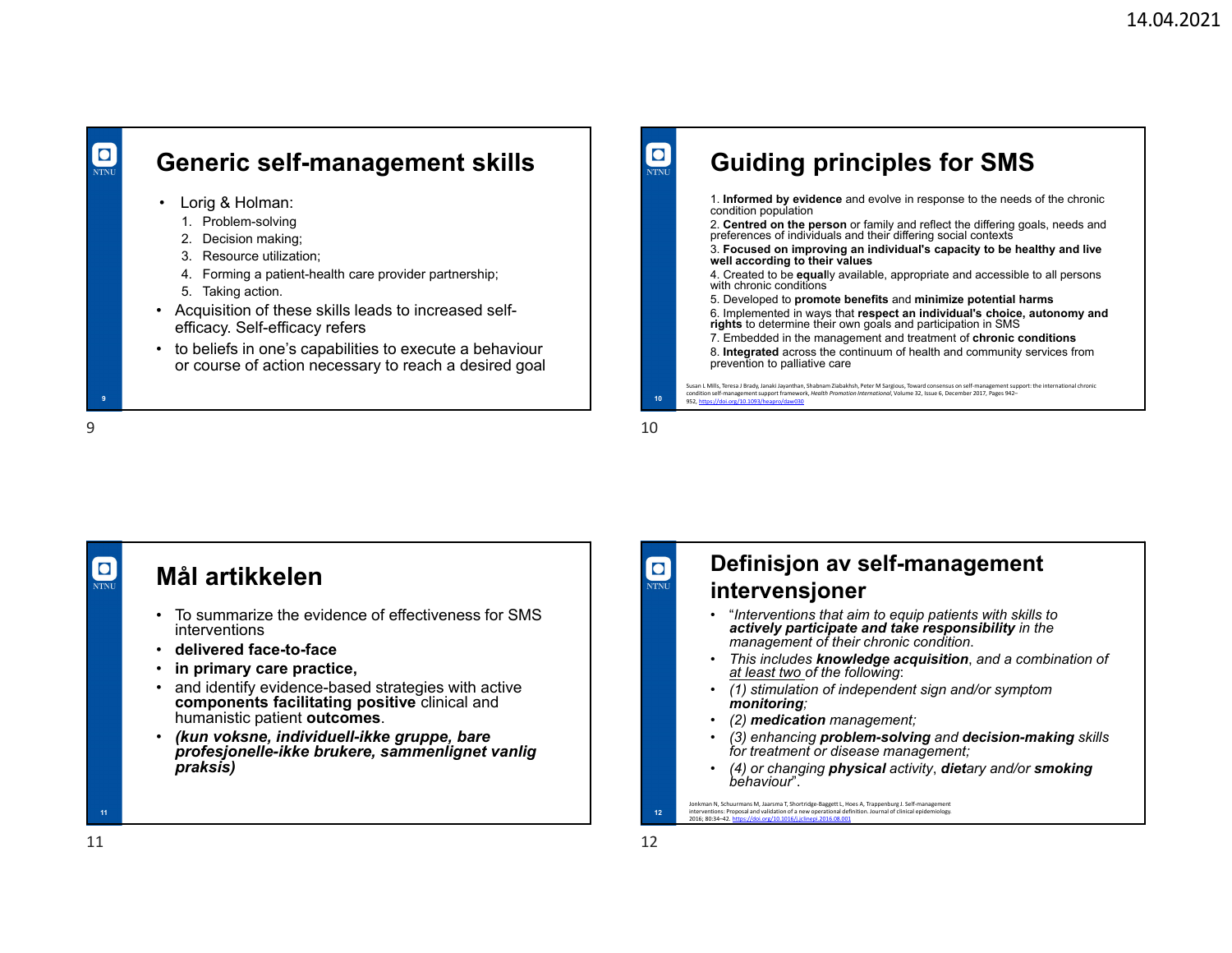### **Om SMS intervensjonene**

- 58 RCT (i 80 publikasjoner)
- •8 land, flest fra UK and US
- • Hyppigste tilstander: T2DM (38%), COPD (21%), depression  $(14\%)$ 
	- **Ingen spesifikt på multisyke**
- • Steder: general practice (48%), primary care clinics (26%), community pharmacies (10%).
- • Personnel: general practitioners or nurses, commonly specialising in areas such as respiratory, diabetes and mental health.
	- 24% primary care teams involving more than one health care professional from different disciplines.

 $13$  and  $14$ 

**13**

**O**<br>NTNU

## **Multisykdom**

|                                                                                                                                                                                                                                                          |     | <b>Heart</b> |                              | <b>Hip</b> |
|----------------------------------------------------------------------------------------------------------------------------------------------------------------------------------------------------------------------------------------------------------|-----|--------------|------------------------------|------------|
|                                                                                                                                                                                                                                                          |     |              | COPD failure Stroke fracture |            |
| Antall kroniske sykdommer per pasient                                                                                                                                                                                                                    |     |              |                              |            |
| (målt som organsystem med kronisk                                                                                                                                                                                                                        |     |              |                              |            |
| diagnose)                                                                                                                                                                                                                                                | 3.6 | 3.8          | 3.5                          | 3.6        |
| Andel med to eller flere kroniske                                                                                                                                                                                                                        |     |              |                              |            |
| sykdommer (%)                                                                                                                                                                                                                                            | 91% | 91%          | 89%                          | 85%        |
|                                                                                                                                                                                                                                                          |     |              |                              |            |
|                                                                                                                                                                                                                                                          |     |              |                              |            |
|                                                                                                                                                                                                                                                          |     |              |                              |            |
|                                                                                                                                                                                                                                                          |     |              |                              |            |
| Grimsmo A, Løhre A, Røsstad T, Gjerde I, Heiberg I, Steinsbekk A. Disease-specific clinical pathways - are they feasible in primary care? A mixed-methods study. Scand J<br>Prim Health Care. 2018 Jun;36(2):152-160. doi: 10.1080/02813432.2018.1459167 |     |              |                              |            |

 $\boxed{\bullet}$ 

 $\overline{\mathbf{O}}$ 

#### $\begin{array}{c} \hline \textbf{O} \\ \text{NTNU} \end{array}$ **Opplæring helsepersonell** • 71% of studies included upskilling of HCPs to deliver the intervention. • Training aimed at enhancing aspects of patient self-efficacy – mastery achievements, positive learning, adjustment to stress, verbal encouragement and outcome expectations. • Core communication skills to build trust and rapport in the patient-provider relationship – active listening, non-verbal communication, reflection, empathy and affirmation. Provision of HCP resources to support self-management, •– written material or manuals, feedback on care reports, video demonstrations or case studies, and tools to assess patient support needs and priorities. **15**15  $\hspace{1.5cm}$  16

# **93 different outcome measures**

- (1) disease specific indicators;
- (2) self-efficacy;
- (3) health-related quality of life;
- (4) functional status and disability;
- (5) psychological functioning;
- (6) disease knowledge;
- (7) behaviours and self-management activities.

**16**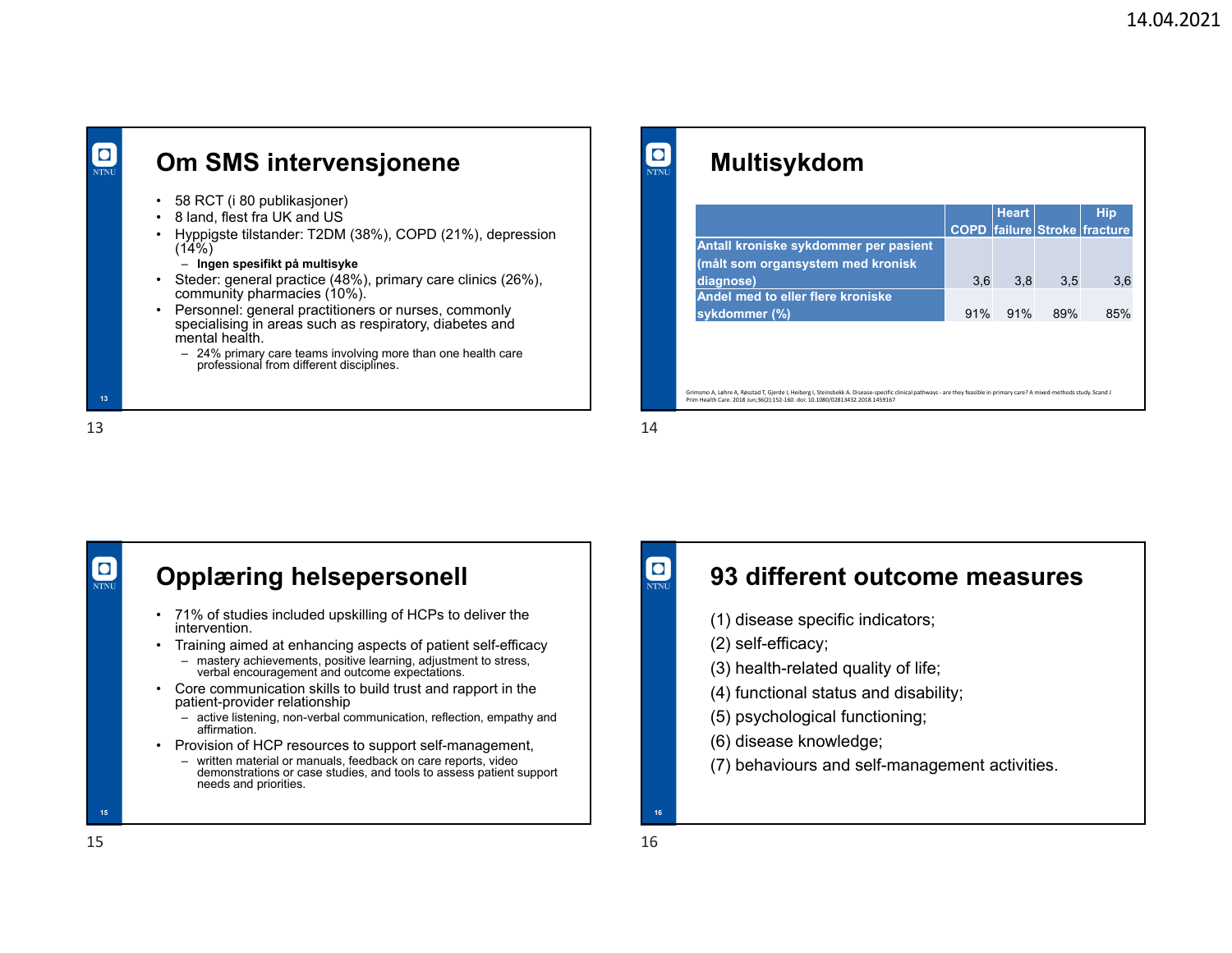### **Resultat**

Antall studier som har målt, og antall studier med klare positive eller blandede resultat

|                                 | Ant |                  |              |
|---------------------------------|-----|------------------|--------------|
| <b>Komponent</b>                |     | studier Positive | <b>Andel</b> |
| self-management activities      | 9   | 7                | 78 %         |
| disease knowledge;              | 10  | 7                | 70 %         |
| disease specific indicators;    | 45  | 26               | 58 %         |
| psychological functioning;      | 26  | 12               | 46 %         |
| health-related quality of life; | 24  | 10               | 42%          |
| self-efficacy;                  | 15  | 5                | 33 %         |
| <b>Behaviours</b>               | 9   | 3                | 33%          |
| Physical and social functioning | 13  | 4                | $31\%$       |

### **Components of SMS interventions**

- 1. condition or treatment **knowledge** acquisition;
- 2. active stimulation of symptom **monitoring**;
- 3. self-treatment through the use of an **action plan**;
- 4. enhancing **resource utilization**;
- 5. enhancing **problem-solving** and/or **decision-making** skills;
- 6. enhancing **stress** management or **emotional coping** with condition;
- 7. enhancing **physical** activity;
- 8. enhancing **diet**ary intake;
- 9. enhancing **smoking** cessation; and
- 10. **medication** management or adherence.

 $17$  and  $18$ 

**O**<br>NTNU

**17**

**O**<br>NTNU

| <b>Komponenter brukt</b> |  |
|--------------------------|--|

| <b>Components</b>                                                | Number of studies in<br>which this strategy is<br>mentioned N (%) |
|------------------------------------------------------------------|-------------------------------------------------------------------|
| Providing knowledge about condition or treatment                 | 58 (100.0)                                                        |
| Stimulation of <b>physical</b> activity                          | 27(47.4)                                                          |
| Enhancing problem-solving and/ or decision-making skills         | 27(47.4)                                                          |
| Self-treatment through use of self-management or action<br>plan  | 26(45.6)                                                          |
| Active stimulation of symptom monitoring                         | 25(43.9)                                                          |
| <b>Emotional coping with condition or stress management</b>      | 25(43.9)                                                          |
| Enhancing dietary intake                                         | 24(42.1)                                                          |
| <b>Medication</b> management or adherence                        | 21(36.8)                                                          |
| Encouraging use of other health services or support<br>resources | 13(22.8)                                                          |
| Enhancing smoking cessation                                      | 13(22.8)                                                          |



**19**

**18**

**O**<br>NTNU